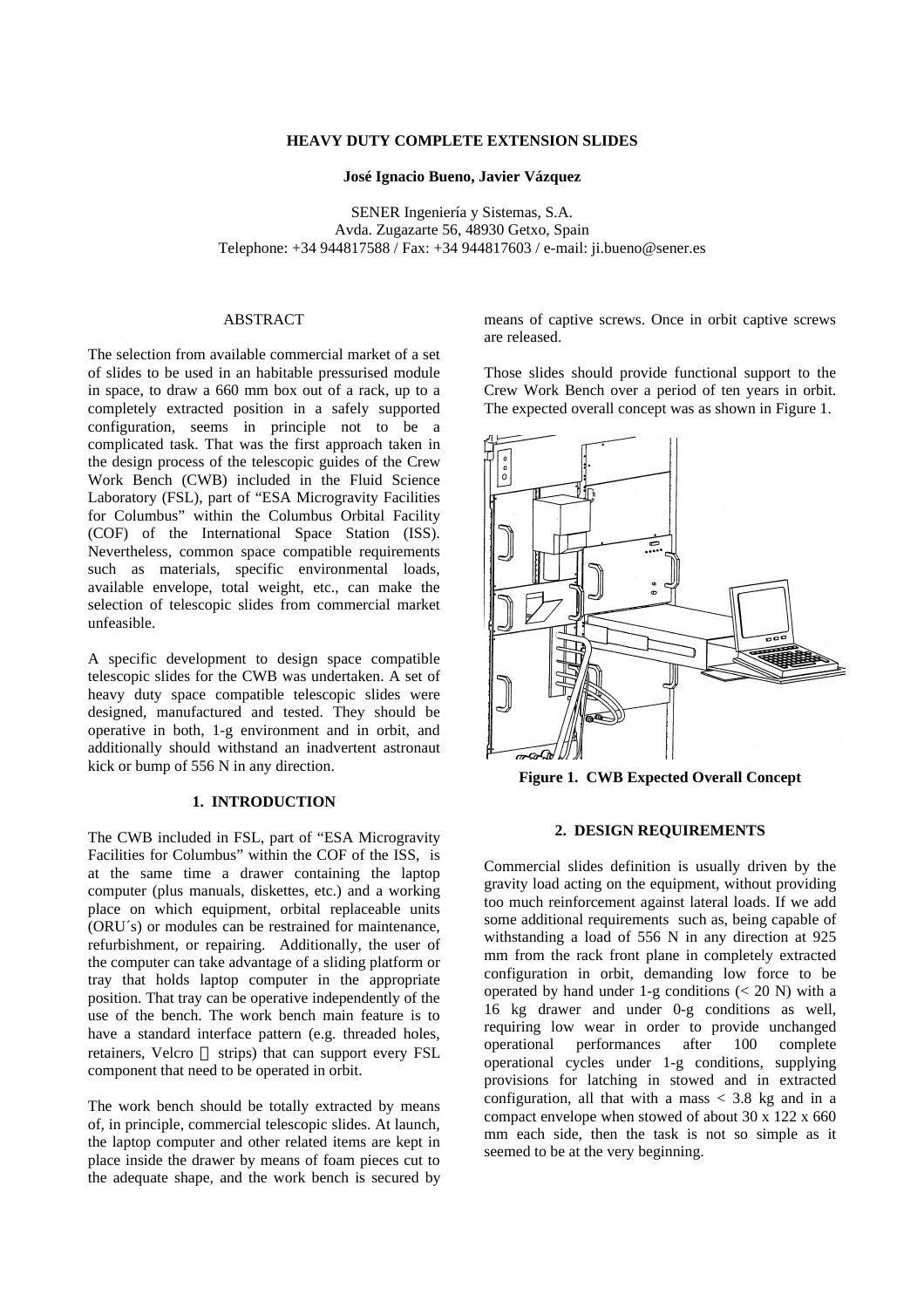## **3. DESIGN CONCEPT**

For the telescopic slides design the more demanding load case was the inadvertent kick or bump of an astronaut, specified as a load of 556 N. If we apply such a load in the edge of the computer tray, which is located at 925 mm from rack frontal plane when CWB and tray are totally extracted, it means an induced torque of 532 Nm at the plane of the supports closest to the rack frontal plane.

After reviewing an important amount of available commercial slides the decision of the need of a dedicated design was quickly achieved due to five main facts: loading, mass, envelope (including attachment and interfaces), material, and lubrication

Loading: Those commercial slides that were able to withstand the load (at least in vertical direction) were too heavy and too big. Commercial guides are rated according to a uniformly distributed load, therefore an equivalent uniform load causing the same bending moment would require to withstand about 165 kg uniformly distributed under 1-g condition. As the inadvertent astronaut kick could be not centred in the tray but at one of its two corners, the equivalent load would be probably higher. Additionally, commercial slides usually limits the lateral loading to a value lower than the 50 % of the load rated for direct loading.

Dimension: The envelope required by heavy duty commercial slides are not always compatible neither with the available envelope nor with the interfaces available to attach them to the rack structure.

Mass: Usually the heavy duty commercial slides are too heavy as the strongest slides are made of steel.

Materials: Only a small quantity of heavy duty commercial slides can be found manufactured in aluminium alloy, but they contain also zinc plated steel components, and carbon steel balls, although in some cases austenitic stainless steel balls are offered as an option.

Lubrication: Commercial slide manufacturers usually recommend lubrication for a longer life, although it seems not to be mandatory.

All those aspects suggest a design devoted to meet all existing requirements.

The chosen configuration was selected to provide the necessary structural integrity against the referred load in any direction with the minimum mass, the maximum compactness, and the minimum cost impact, allowing a relatively low force operation with negligible wear.

After studying several alternatives, and having in mind the necessity of a cost effective design, the selected concept was based on two pairs of high strength stainless steel tubes, sliding respect to other two pairs of tubes of the same material, and two brackets sliding also on the sliding tubes.

# **4. DESIGN DESCRIPTION**

The Crew Work Bench telescopic guides configuration is based on two sets of slides each set with two pairs of high strength stainless steel tubes  $\varnothing$  20 and 1 mm wall thickness. Those tubes have been installed on dedicated supports and brackets that fix the slide system to the rack posts.

One of the most critical aspects in the slide system design was the definition of the characteristics for the sliding surfaces of pieces in contact. The solution should provide sufficient wear resistance as to withstand the expected on ground operation cycles, with high load carrying capability, but providing very low friction with the minimum mass impact. The selected solution for all sliding surfaces was the use of a bonded liner of selflubricated bearing material with minimum functional degradation under the required number of operational cycles. The selected self-lubricated bearing material is basically a metal mesh encapsulated in a wear resistant PTFE, providing low friction and high load carrying capabilities.

The arrangement of the tubes is such that, for each set, they configure a telescopic slide system, being each side composed of three modules.

- Fixed module. That is the part fixed to the rack. It is composed of two tubes disposed in the outer part of the package. Both tube ends are fixed by dedicated support brackets bolted to the rack.
- Floating module. It is the one that slides on the tubes of the fixed module. It is composed of two tubes disposed in the inner part of the package. They are interconnected in their outer end with a dedicated bracket, and in their inner end by another bracket provided with self-lubricated liner on cylindrical surfaces to slide on the tubes of the fixed module.
- Sliding bracket. It is a milled piece provided with selflubricated liner on cylindrical surfaces to slide on the tubes of the floating module, and with adequate interfaces to be rigidly attached to the drawer to the extracted.

Each sliding system side contains three "V" shaped leaf springs, each of them with its corresponding cam:

1. Leaf spring in the inner part of the sliding bracket, and cam in the inner part of the floating module. Its function is to maintain the floating module joined to the sliding bracket during extraction up to being latched to the fixed module.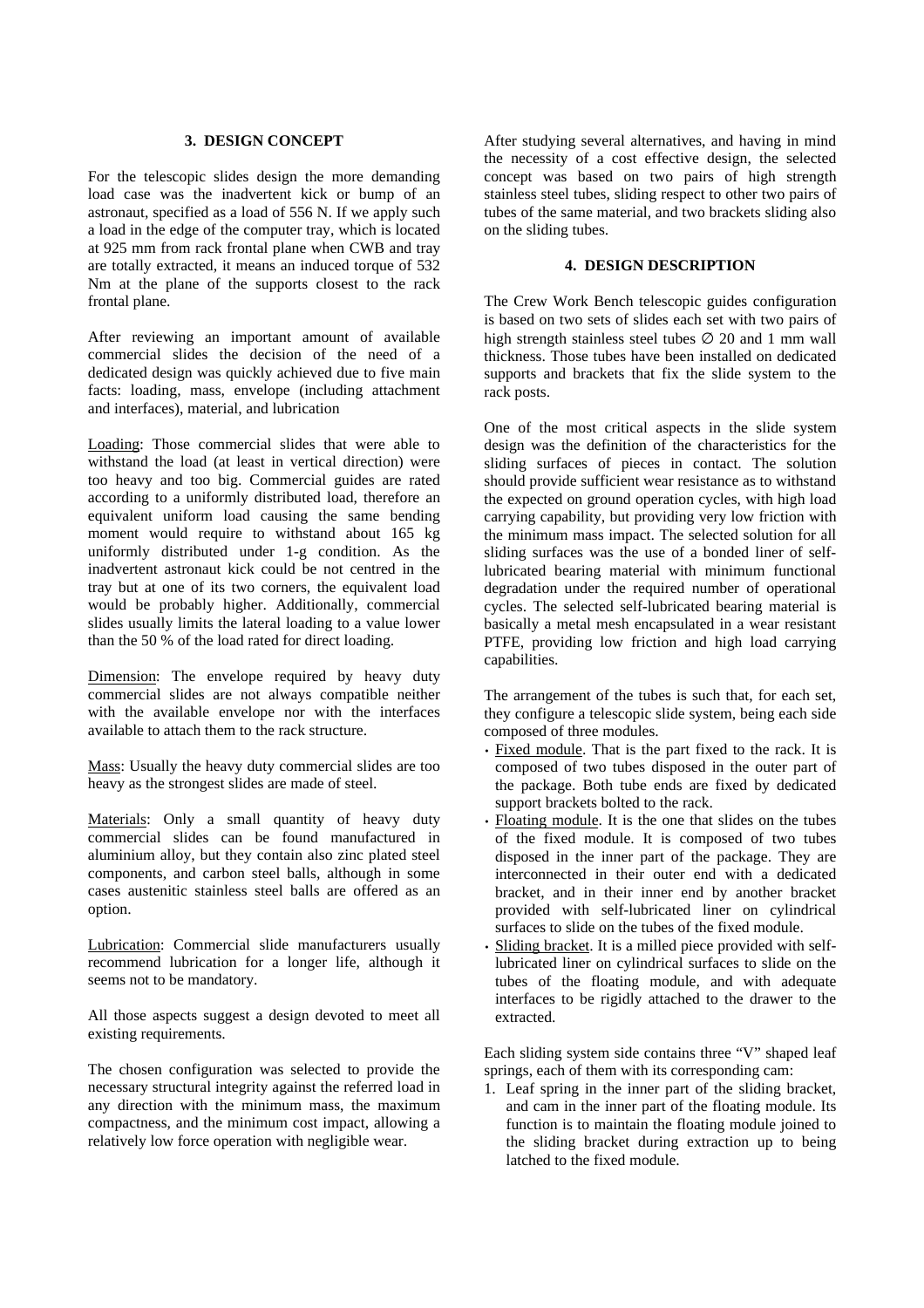- 2. Leaf spring in the outer part of the sliding bracket, and cam in the outer part of the floating module. Its function is to join the sliding bracket to the floating module in the extracted position.
- 3. Leaf spring in the fixed module, and cam in the inner part of the floating module. Its function is to joint the floating module to the fixed module in the extracted position.

Those items latch with different activating forces in order to maintain a sequence for the extraction/insertion.



**Figure 2. Sliding System (One Side) in FSL Rack**

### **5. TESTS**

The telescopic slides have been designed, manufactured, integrated and successfully tested. Tests performed on them are the following:

- Functional test. It was performed to verify the expected extraction and insertion sequence as well as verify the required extraction and insertion forces. Chart of Figure 3 shows the force performed to extract and insert the CWB (measured with a load cell), as well as the instant when the leaf springs with the cams perform the latching ans the unlatching.
- Static load test. It simulates the inadvertent astronaut kick or bump at the tray corner. No degradation, neither structural nor functional where identified after the static load test
- Life test. Two hundred (200) complete operational cycles (extraction and insertion) in gravity conditions were performed to verify the self lubricated liner located in all sliding surfaces, with the CWB completely loaded. The sliding system did not show any sliding degradation as no significant variation of required extraction and insertion forces where detected. Figure 3 shows one cycle.

Extraction process is shown in Figure 4 and Figure 5.

 They shows the stowed configuration, an intermediate, and the totally extracted configuration (with or without extracted laptop tray).



**Figure 3. Force to Extract/Insert the CWB**



**Figure 4. CWB Extraction Sequence**

# **7. CONCLUSION**

The design of a mechanism for space use whatever be the environment (Extra Vehicular Activity or Intra Vehicular Activity), although in very early stages could be based in a commercial mechanism, practically never this commercial mechanism is of direct application, and only in very rare cases small modifications of a commercial mechanism makes it compatible with specifications and interfaces used in space programs. Main aspects that makes a commercial mechanism not adequate for direct space use are load cases, mass, envelope (including attachment and interfaces), materials and lubrication.

The case of the sliding guide system of the Crew Work Bench for the Fluid Science Laboratory (to be installed in the International Space Station) is only an example. A specific development was necessary to meet all applicable requirements. The result was the design here presented, which has been successfully tested.

Presented design can be adapted to be used for other similar application, and is ready to be used under vacuum conditions.